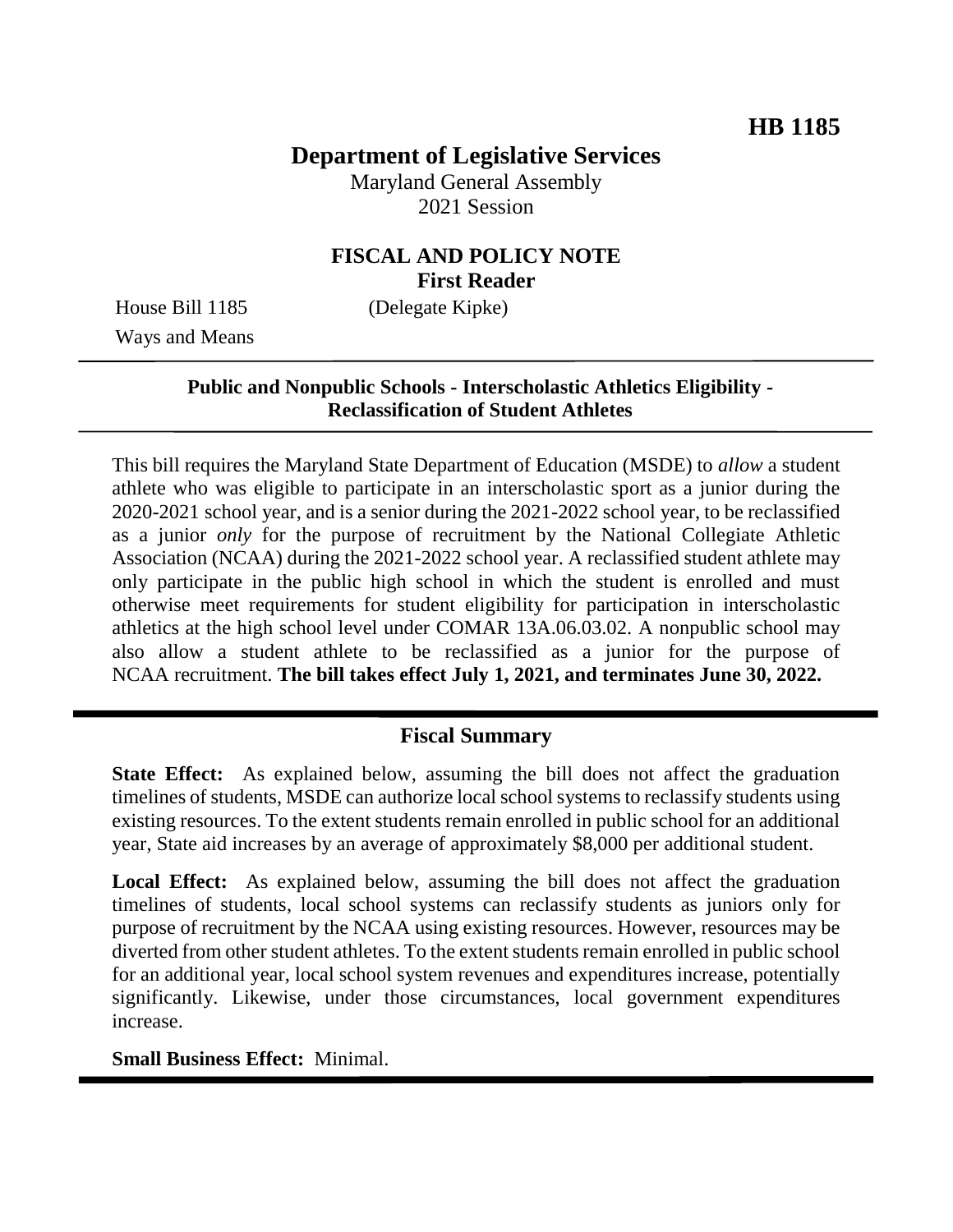## **Analysis**

**Current Law:** According to the Code of Maryland Regulations, local school systems may adopt rules governing their athletic programs that are more restrictive than those of Maryland Public Secondary Schools Athletic Association (MPSSAA). However, less restrictive rules may not be adopted.

#### *COMAR 13A.06.03.02 – Eligibility for Interscholastic Athletics*

According to regulations, to be eligible to participate in interscholastic athletics at the high school level, a student must be officially registered and attending the member MPSSAA school they are authorized to attend. A student may represent only the school in which they are registered and where the student is anticipated to complete graduation requirements.

Each local school system must establish standards of participation, which assure that students involved in interscholastic athletics are making satisfactory progress toward graduation.

Students who are 19 years old or older as of August 31 are ineligible to participate in interscholastic athletics. Students in grades 9, 10, 11, and 12 may participate in interscholastic athletic contests for a maximum of *four* seasons in any one sport.

Middle, intermediate, or junior high school students are not eligible to compete or practice with high school teams. However, grade 9 public school students who reside in the attendance area of a high school organized grades 10 to 12 may participate in the interscholastic athletic program of that high school.

Students must maintain amateur status as defined in regulations. Students, while participating on a school team, are permitted to participate on sports teams outside of school during the high school sport's season. However, unless prior written approval is obtained, the participation may not conflict with school practice or contests. Students that elect to participate on an outside team and do not participate and practice with the school team throughout the designated sport's season are ineligible to represent the school in all contests that determine a county, district, regional, or State championship.

Students must present to their high school principal a certificate of permission to participate signed by their parent or guardian. Students must be examined and certificated, as specified, to the high school principal as being physically fit to participate in any try-out, practice, or contest of a school team.

HB 1185/ Page 2 Graduates of high schools are not eligible to practice with or participate in interscholastic sports teams. However, they may participate in the remaining athletic contests of that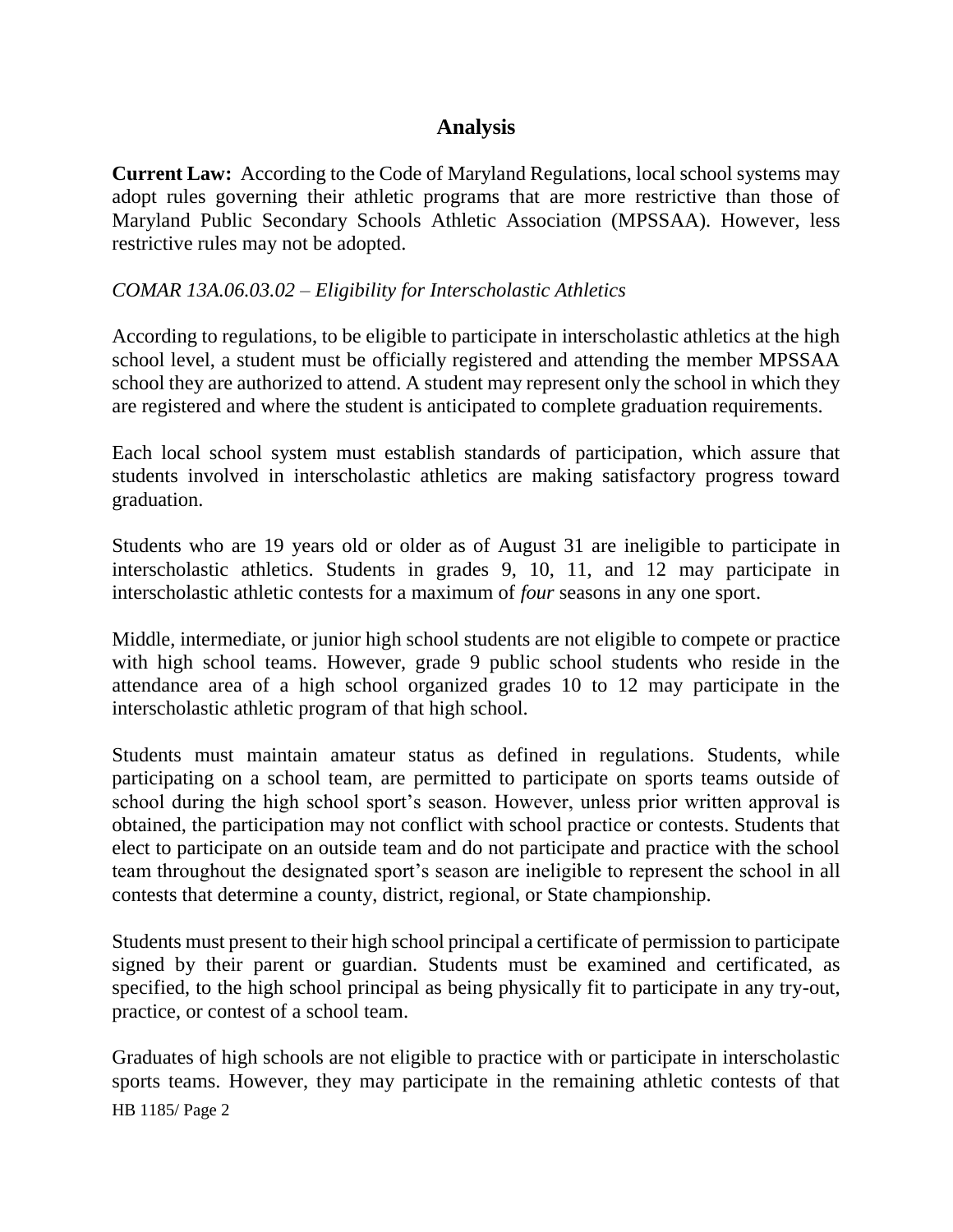semester. Students are considered graduates when they have completed the work required for graduation and are declared graduates by the local board of education.

### *Credits Earned Toward Graduation*

Each school system in Maryland must recognize and accept any and all credits a student earned toward graduation in any other public school in Maryland and must develop a written policy on grading and reporting. According to MSDE, a common practice of school systems is to schedule students "toward graduation" based upon the credits earned. Moreover, the Maryland [Student Record Manual](http://marylandpublicschools.org/about/Documents/OCP/Publications/StudentRecordsSystemManual2020.pdf) notes that students move to the next grade level by means of promotion. For most local school systems, grade promotion is triggered by the number of accumulated credits toward graduation. Upon passing a course and earning credit in the course, the earned credit contributes toward the number of credits needed for graduation. Upon completion of all graduation requirements, the student is graduated.

#### *National Collegiate Athletic Association*

NCAA operates by the bylaws that are set by its members. The [NCAA Division I](http://fs.ncaa.org/Docs/eligibility_center/Student_Resources/DI_ReqsFactSheet.pdf) requires 16 core-course units to be completed within four years/eight semesters from the initial start of a student's ninth grade year. In addition, 10 of the required 16 units must be completed before starting the seventh semester (resulting in a maximum of 6 core units in grade 12).

NCAA bylaws permit students to participate one year after their expected high school graduation date (based on four years after the initial start of a student's ninth grade year) without impacting their NCAA eligibility. The only shorter timeframe is Division I tennis, which permits participation for six months after the expected graduation date. As a result, if students repeat a year of high school, they should be mindful of the potential impact on their amateurism certification for seasons of eligibility.

**State/Local Fiscal Effect:** It is assumed that reclassifying students that are juniors during the 2020-2021 school year as a junior for the 2021-2022 school year *only* for the purpose on NCAA recruitment has no impact on the graduation timeline for students. As those students will be *academic seniors* during the 2021-2022 school year. It is assumed that these academic seniors will graduate on time at the same rate as they would under current law as students graduate from high school when they meet graduation requirements and NCAA eligibility rules are based on the courses completed from a student's initial start of ninth grade. The bill does not allow students to be reclassified *academically* as juniors.

It should be noted that the classification of a students as a junior for NCAA recruitment purposes by MSDE or local school systems does not change NCAA's underlying bylaws that govern college athletics, student athlete eligibility, or team recruitment requirements.